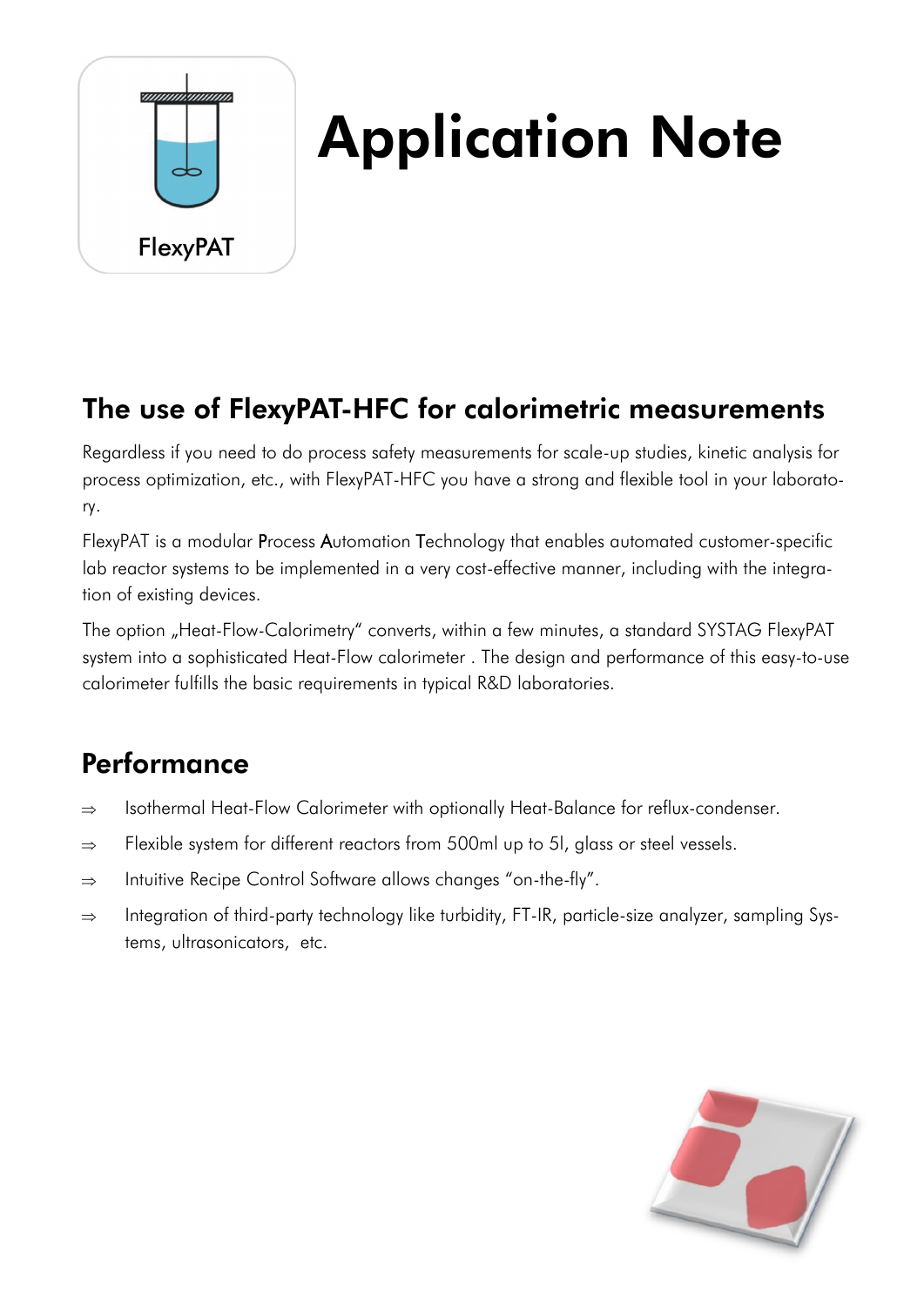

## **Functionality**

FlexyPAT is a flexible system, that allows customised functionality. The basic system includes:

- $\Rightarrow$  Temperature control, jacket or reactor mode
- $\Rightarrow$  Stirrer speed control and torque measurement
- $\Rightarrow$  2 dispensing (gravimetric or volumetric)
- $\Rightarrow$  pH-control (pX-control)
- $\Rightarrow$  Automatic distillation<sup>[1]</sup> / pressure-vacuum control<sup>[1]</sup> / hydrogenation<sup>[1]</sup> / automatic solubility<sup>[1]</sup>

### The base of success

Apart from the standardised lab-glassware, the intuitive and user-friendly software is another productive features of FlexyPAT. Not only specialists but also newcomers in calorimetry will become familiar with this system within a short period of time! A key-figure of the word-wide success of all the SYSTAG applications is the very intuitive software.



This picture shows the graphic interface of simultaneous reactor operations. Up to 6 reactors in parallel, each with 2 gravimetric feed can be controlled on 1 PC. (Here, 4 are shown.)

By manual operation every function (T-control, dosage, stirrer) is activated by a simple click on its symbol to open a sub-window with further parameters. Data logging & trending is possible at any time during the process.



<sup>[1]</sup>optional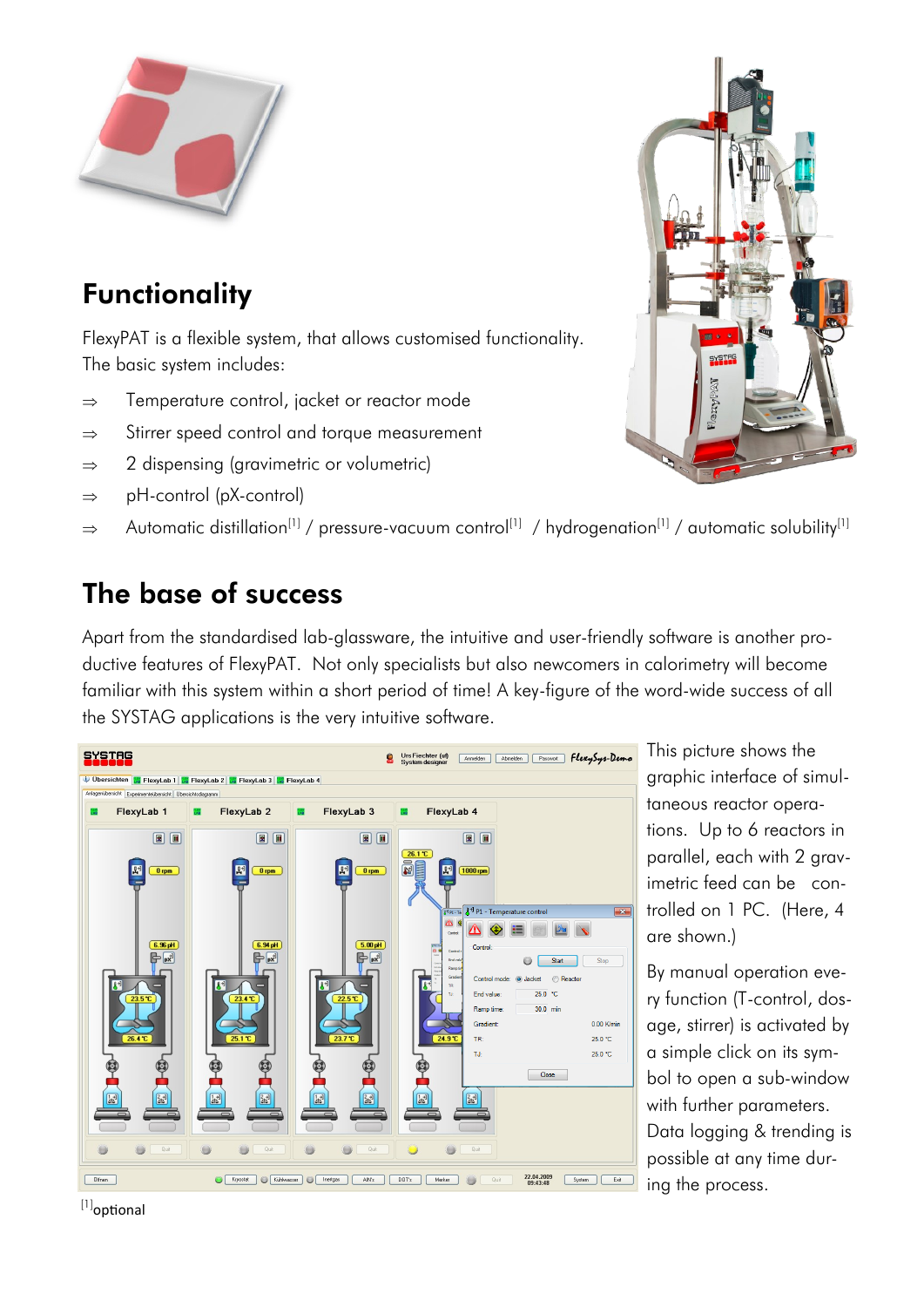

|                                                 | <sup>29</sup> OperX - SYSTAG - C:\FlexySys\Project\Recipes\CUB_1283_Experiment1.sor<br>$-6x$                                                                                                                                                                              |   |
|-------------------------------------------------|---------------------------------------------------------------------------------------------------------------------------------------------------------------------------------------------------------------------------------------------------------------------------|---|
| Elle Edit View 2                                |                                                                                                                                                                                                                                                                           |   |
|                                                 | ■DBタロタメも自由×19日に出てままま●                                                                                                                                                                                                                                                     |   |
| Common                                          | Finale 1 - Alam settings                                                                                                                                                                                                                                                  |   |
| <b>S</b> Phase                                  | <b>A</b> Energency Alan                                                                                                                                                                                                                                                   |   |
| 医<br>Тепренале                                  | Upper limit TR<br>200 °C<br>230 °C<br>Upper limit TJ                                                                                                                                                                                                                      |   |
| 1 <sup>-3</sup> Temperature control             | 1.5 bar<br>Upper limit p<br>25 °C<br>Alam TJ                                                                                                                                                                                                                              |   |
| <sup>1</sup> Temperature parameters             | Alam stiner<br>200 rpm                                                                                                                                                                                                                                                    |   |
| 楽<br>Dosage 1                                   | S. Phase 2 Temperature Control Reactor                                                                                                                                                                                                                                    |   |
| La <sup>d</sup> Dosage 1<br>Dosage 1 parameters | <b>Id Reactor Control</b><br>& Stirer on 200                                                                                                                                                                                                                              |   |
| Dosage 1 stop criteria                          | Control mode<br>Reactor<br>Speed setpoint<br>$200$ rpm<br>Stiner range 12-400 rpm<br>End value<br>150 °C                                                                                                                                                                  |   |
| Dosage 1 pump                                   | 45 min<br>Ranp time<br>Difference Act-Setp<br>к                                                                                                                                                                                                                           |   |
| <b>F</b><br>Dosage 2                            | Difference TR-TJ<br>ĸ<br>$200 \text{ }\text{C}$<br>High limit TR                                                                                                                                                                                                          |   |
| Staff Start docage 2                            | $-100$ °C<br>Low limit TR<br>Batch<br>Batch mode                                                                                                                                                                                                                          |   |
| Dosage 2 parameters                             |                                                                                                                                                                                                                                                                           |   |
| <b>C</b> Dosage 2 stop criteria                 | S Phone 3 Stabilizion                                                                                                                                                                                                                                                     |   |
| <b>送</b> Dosage 2 pump                          | <b>O</b> Time (wal)<br>$30 \text{ min}$<br>Delay time                                                                                                                                                                                                                     |   |
| œ<br>вX                                         |                                                                                                                                                                                                                                                                           |   |
| and pK control<br>por pli parameters            | Phase 4 Tel Addition (Methanol)                                                                                                                                                                                                                                           |   |
|                                                 | <b>M</b> Dosage of Methanol<br><b>A</b> Stine used<br>π.<br>e Valve 1<br>Cancel Dosage E.                                                                                                                                                                                 |   |
| κ<br>Ріевиде                                    | DOT <sub>1</sub><br>150 rpm<br>End value<br>220 <sub>9</sub><br>Speed setpoint<br>$\frac{0n}{0n}$<br>Stop ramp if pl (><br>pK<br>$35 \text{ min}$<br>DOT <sub>2</sub><br>Rano tine<br>Stirer range 12-400 rpm<br>Stop ramp if pl <<br>pΚ<br>175C<br>Hold if dw ><br>DOT 3 |   |
| ×<br><b>Distillation</b>                        | Stop ram<br>5k<br>Hold # dTR ><br><b>LEW NS</b><br>Hold if doX ><br>øΚ                                                                                                                                                                                                    |   |
| 梁<br><b>Stimer</b>                              | Balance mode From balance<br>Batch mode<br><b>Batch</b>                                                                                                                                                                                                                   |   |
| & Stiner                                        |                                                                                                                                                                                                                                                                           |   |
| Calorimetry<br>×                                | Fhase 5 Take sample (wait for end of reaction)                                                                                                                                                                                                                            |   |
| 金<br>System                                     | <b>O</b> Delay of 30min<br><b>T</b> Take Langle<br>30 min                                                                                                                                                                                                                 |   |
| <b>El</b> Digital outputs                       | Showed text Take sample<br>Delay time                                                                                                                                                                                                                                     |   |
| $\mathbf{z}$<br>Alarm                           | S Phase 6 Hudolini                                                                                                                                                                                                                                                        |   |
| ×<br>Logicals                                   | <b>AR Address of mater</b>                                                                                                                                                                                                                                                |   |
| Flogs                                           | End value<br>300 <sub>g</sub><br>Ranp time<br>10 min                                                                                                                                                                                                                      |   |
| ×                                               | HINHE ON'S<br>$-2$                                                                                                                                                                                                                                                        |   |
| <b>Experiment</b>                               | Hold # dpk ><br>Balance mode From balance<br>Batch<br>Batch mode                                                                                                                                                                                                          |   |
|                                                 |                                                                                                                                                                                                                                                                           |   |
|                                                 | Phase 7 Stabilistics                                                                                                                                                                                                                                                      |   |
|                                                 | $\bullet$ Times                                                                                                                                                                                                                                                           |   |
|                                                 | Delay time<br>60 min                                                                                                                                                                                                                                                      |   |
|                                                 | S Phase 8                                                                                                                                                                                                                                                                 | v |
| $\mathbf{L}$                                    | 34.3.3000 00:40:04                                                                                                                                                                                                                                                        |   |

The included Batch-Recipe-Editor is based on "Drag & Drop" MS-Windows technology.

All existing operations (Temp, Dosage, Stirrer etc.) are listened in the table on the left side. A new recipe is created by drag & drop functionality.

Often used sequence of steps and operations may be stored as a "method" and can be added at any place in a recipe.

No better way to create SOP (Standard Operation Procedures)! Changes "on-the-fly" are possible, as well as manual interaction by the user. The report file recognizes all the events.

#### Calorimetric results

All SYSTAG calorimeters provide the following results:

- $\Rightarrow$  Heat & power of reaction
- $\Rightarrow$  Adiabatic temperature rise (MTSR)
- $\Rightarrow$  Accumulation of reaction

In combination with the option "Heat Balance Calorimetry," the above mentioned results are given separately for the reflux condenser term for reaction at the boiling point.

All these results are not only given as numeric values but also displayed in a chart (see next page).

The isothermal heat-flow calorimetry is the most common technology for reaction calorimetry in Safety and R&D Laboratories.